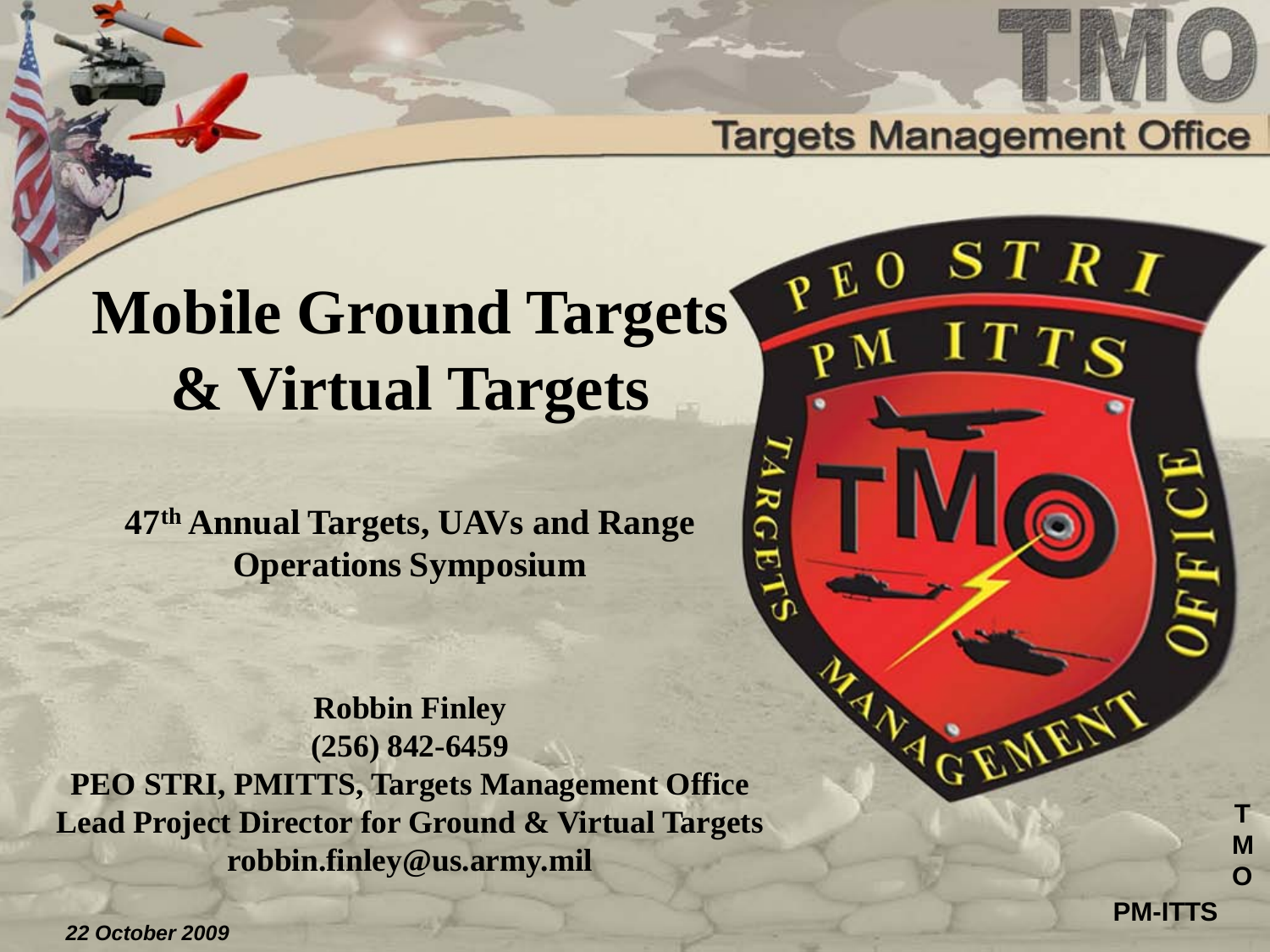# **AGENDA**

• Mobile Ground Targets Components

- Operational Threat Vehicle Company
- Mobile Ground Target Hardware
	- Actual Hardware
	- Surrogate Hardware
	- Technical Vehicles
- Mobile Ground Target Operations
- Virtual Targets
- Summary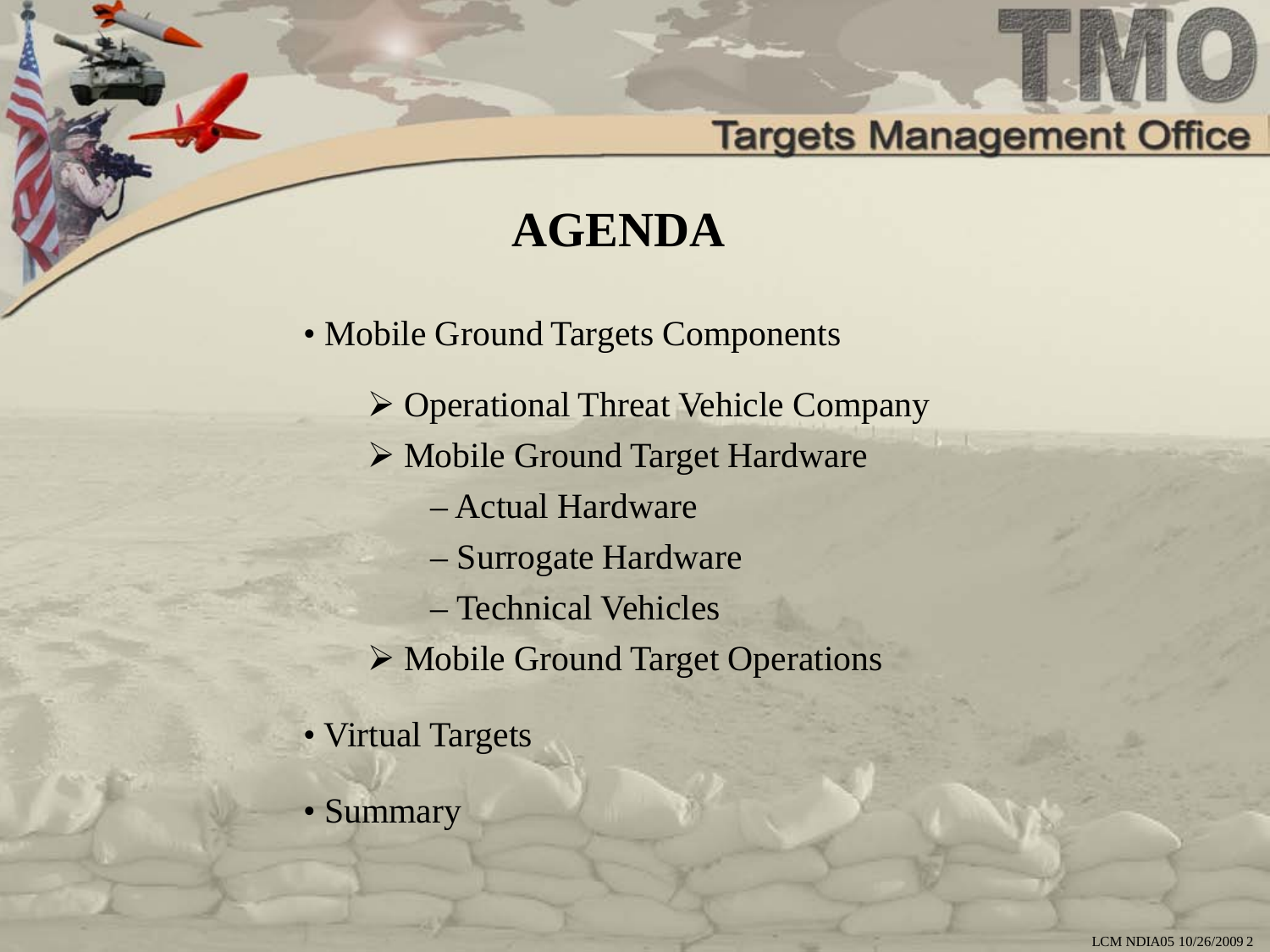

## **Mobile Ground Targets Components**

### Operational Threat **Company**



Fully Mission Capable Systems for use in Force-on Force Exercises

Mobile Ground Target Hardware

### Mobile Ground Target Operations



Fleet of Foreign Threat Systems With Multiple Operational and Mobility **Capabilities** 



Maintains and Operates All Systems In The Mobile Ground Target Fleet

**T M O**

**PM-ITTS**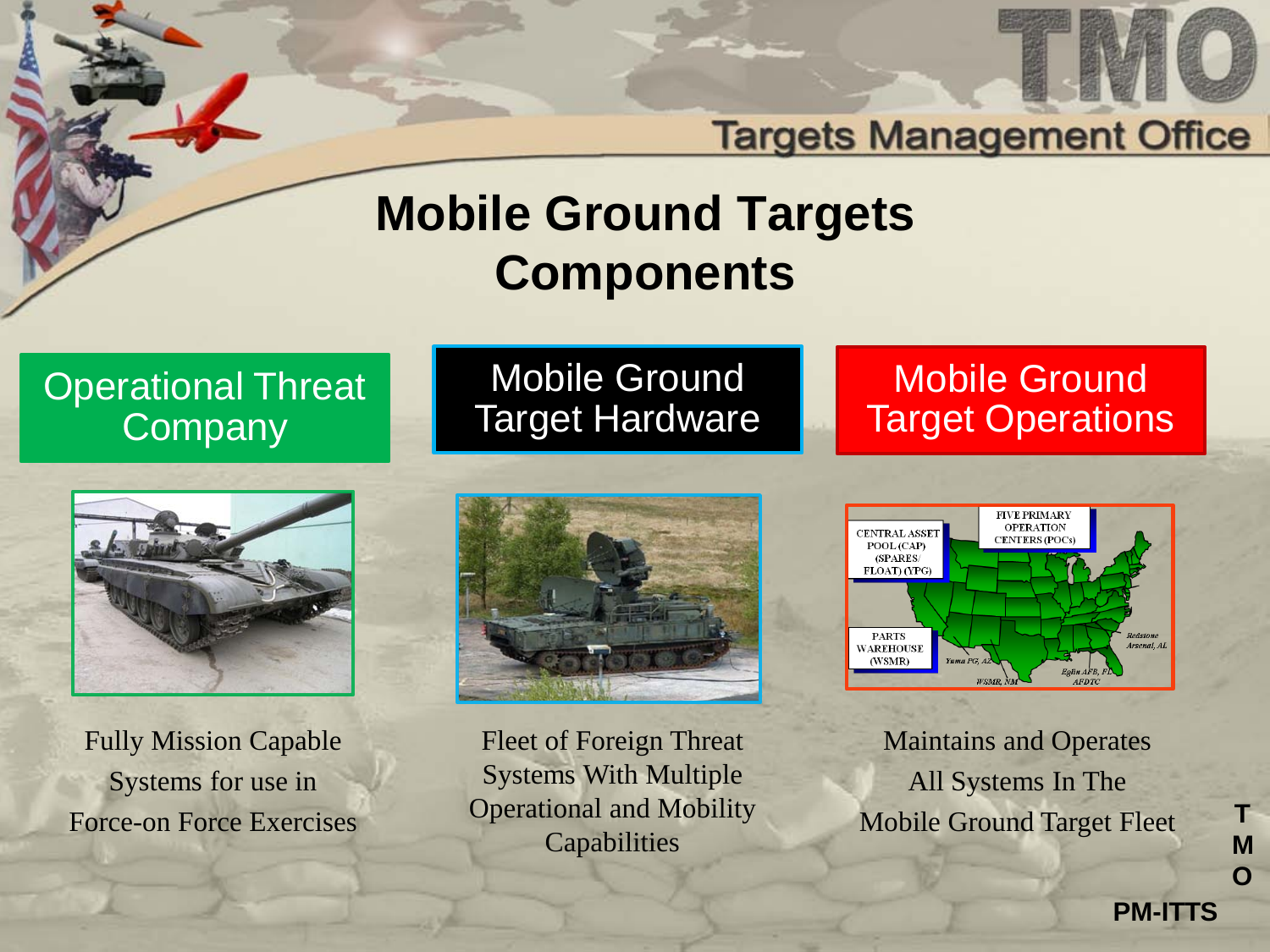

### **Operational Threat Vehicle Company**



- Operational Turrets STATU
- **♦ Communications**
- **◆ Operational Sights**
- ◆ Smoke (VEESS, launchers)

#### *STATUS:*

- Four T-72 MBTs delivered to WSMR: currently undergoing acceptance testing
- Three BMP-2 IFVs and Two BTR-80 APCs are on contract for delivery
- One BMP-2 and Two BTR-80s to be procured next year

MBT - Main Battle Tank IFV – Infantry Fighting Vehicle APC – Armored Personnel Carrier

**PM-ITTS**

**T M O**

•4

#### ◆ Ancillary Equip

- Acquire and field fully mission capable Foreign Threat representative Mobile Ground Targets (MTB, IFV, and APC) to meet emerging requirements
- To provide realistic threat capable targets for use in force-on force exercises to challenge Blue Forces to adapt to the changing battle dynamic as it unfolds to properly test Blue systems
- Targets to be certified following DA approved process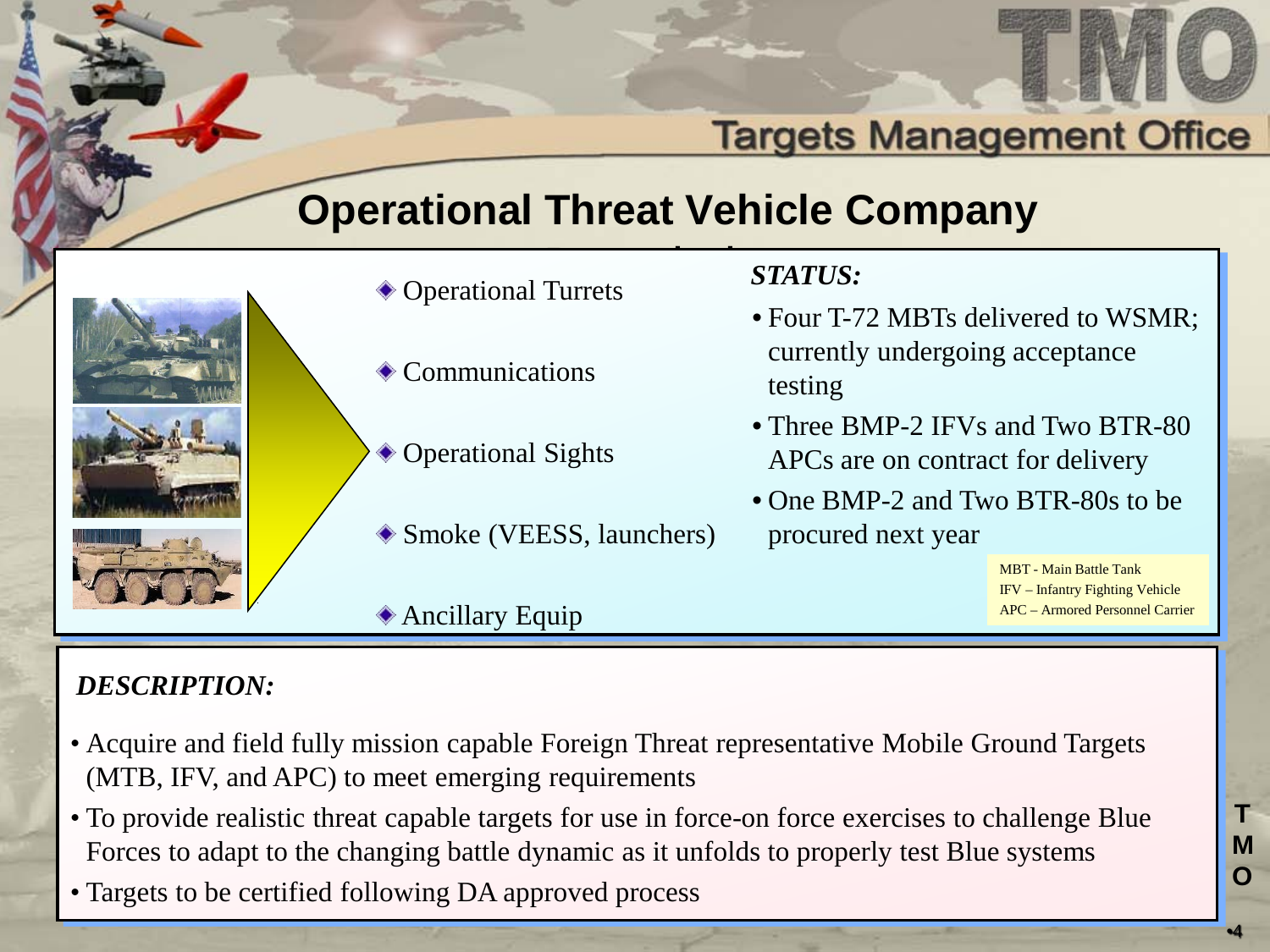

**T M O**

•5

### **Targets Management Office**

## **Mobile Ground Target Hardware**



| <b>STATUS:</b>            |                     |
|---------------------------|---------------------|
| <b>Recent Additions:</b>  | <b>Coming Soon:</b> |
| $ZPU-1$                   | <b>URAL 375</b>     |
| $ZPU-2$                   | <b>BMP-3</b>        |
| <b>KAMAZ 4310 Trucks</b>  | <b>ZSU 23/4</b>     |
| <b>Technical Vehicles</b> | $SA-9$              |
|                           |                     |
|                           |                     |

- Provide optimized mix of varying fidelity surrogate and/or actual targets to cost effectively meet the requirements of the objective force
- The systems will be validated and/or certified following the U.S. Army Validation and/or Certification Process
- Provide surrogates and/or actuals such as 5-Ton Truck Variants, BMP-3 Infantry Fighting Vehicle, D30 Towed Artillery, ZSU-23-4, SA-9, and Technical Vehicles with Gun Mounts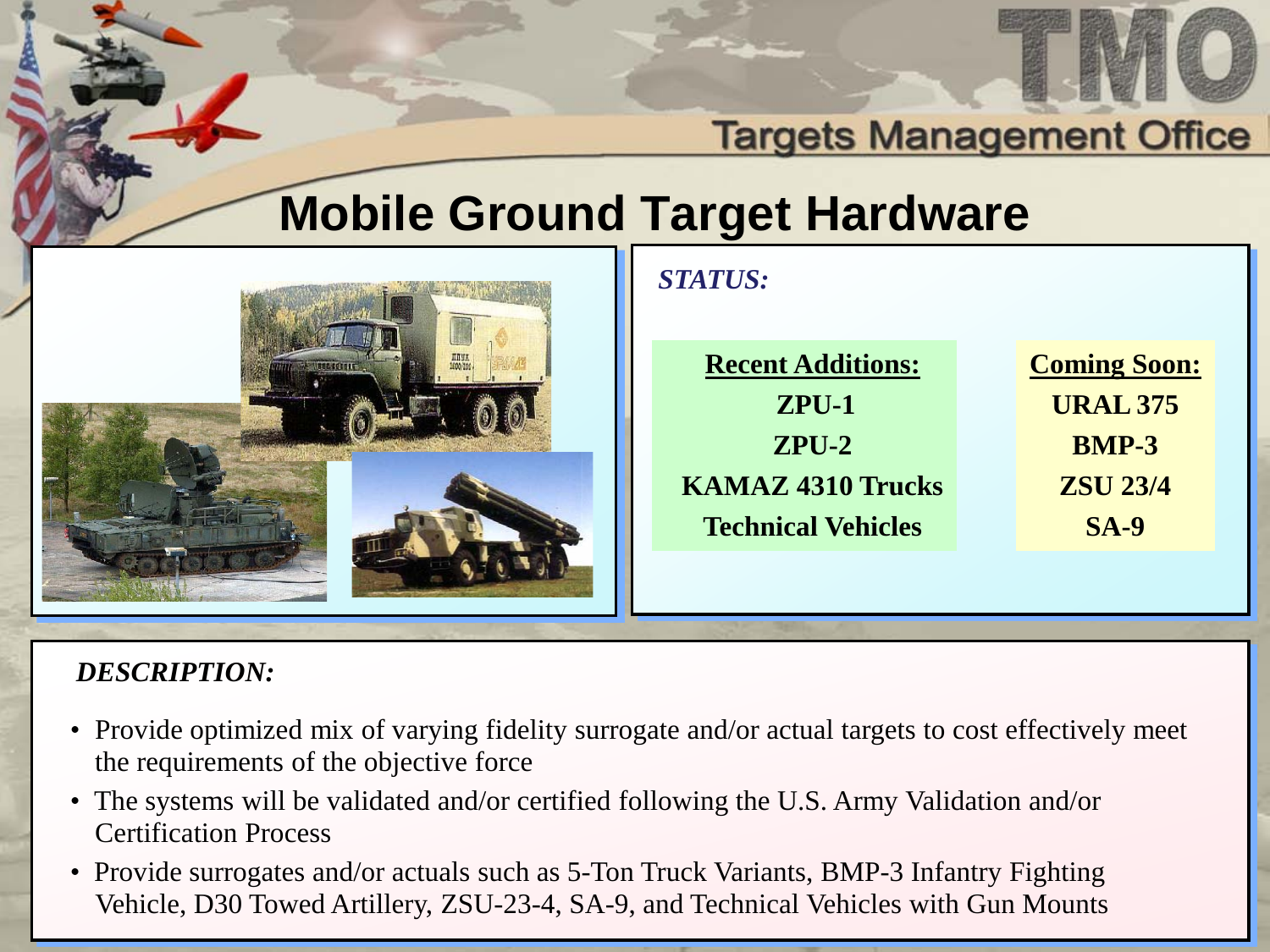

## **Mobile Ground Target Hardware (Surrogate Targets)**

**BMP-3 Surrogate (BMP3-S)**



**The BMP3-S emulates the threat infrared (IR), millimeter wave (MMW) radar and visual signatures of the threat within a wide range of environmental conditions.** 

### **SMERCH Multiple Rocket Launcher**



**Actual SMERCH MRL MAZ-543 chassis with fabricated firing cab and rocket launcher**

**PM-ITTS**

**T M O**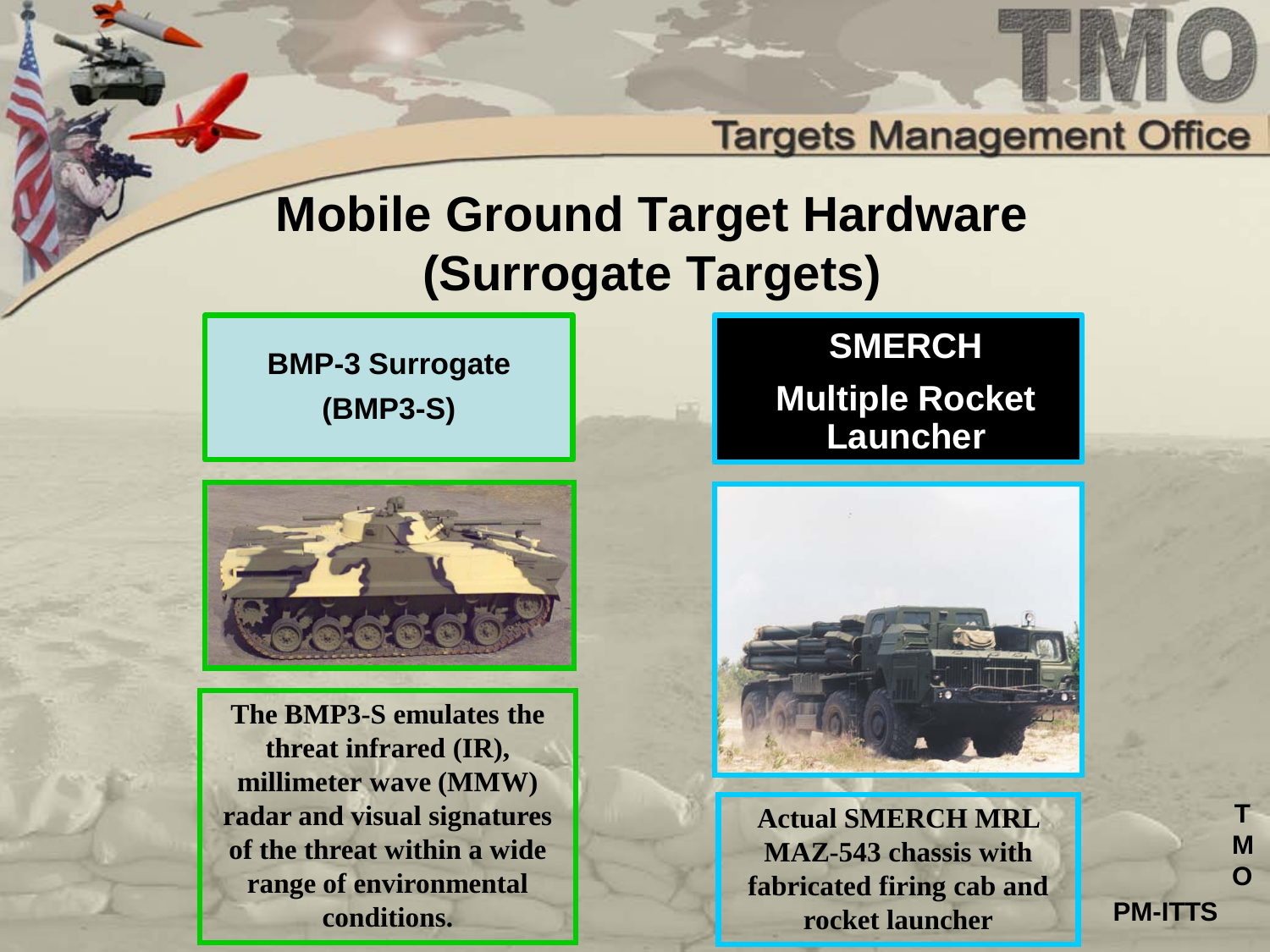

# **Mobile Ground Target Hardware (Surrogate Targets)**

Reconfigurable Electrooptical and Magnetic Expendable Target (REMET)

**Low Cost Mover (LCM)**

**Baseline Evaluation & Augmentation of MMGTS RCS (BEAMR)**



**A full-scale, validated, plastic surrogate target that replicates a T-80 Main Battle Tank in its magnetic and electro-optical signature**



**LCM consists of an unmanned host chassis integrated with a full-scale plastic target façade. The common support structure supports a variety of full-scale plastic surrogate targets.**



**Evaluation and Validation of Radar Signature Fidelity of Plastic Facades (ZSU 23/4 and 2S6)**

**PM-ITTS**

**T M O**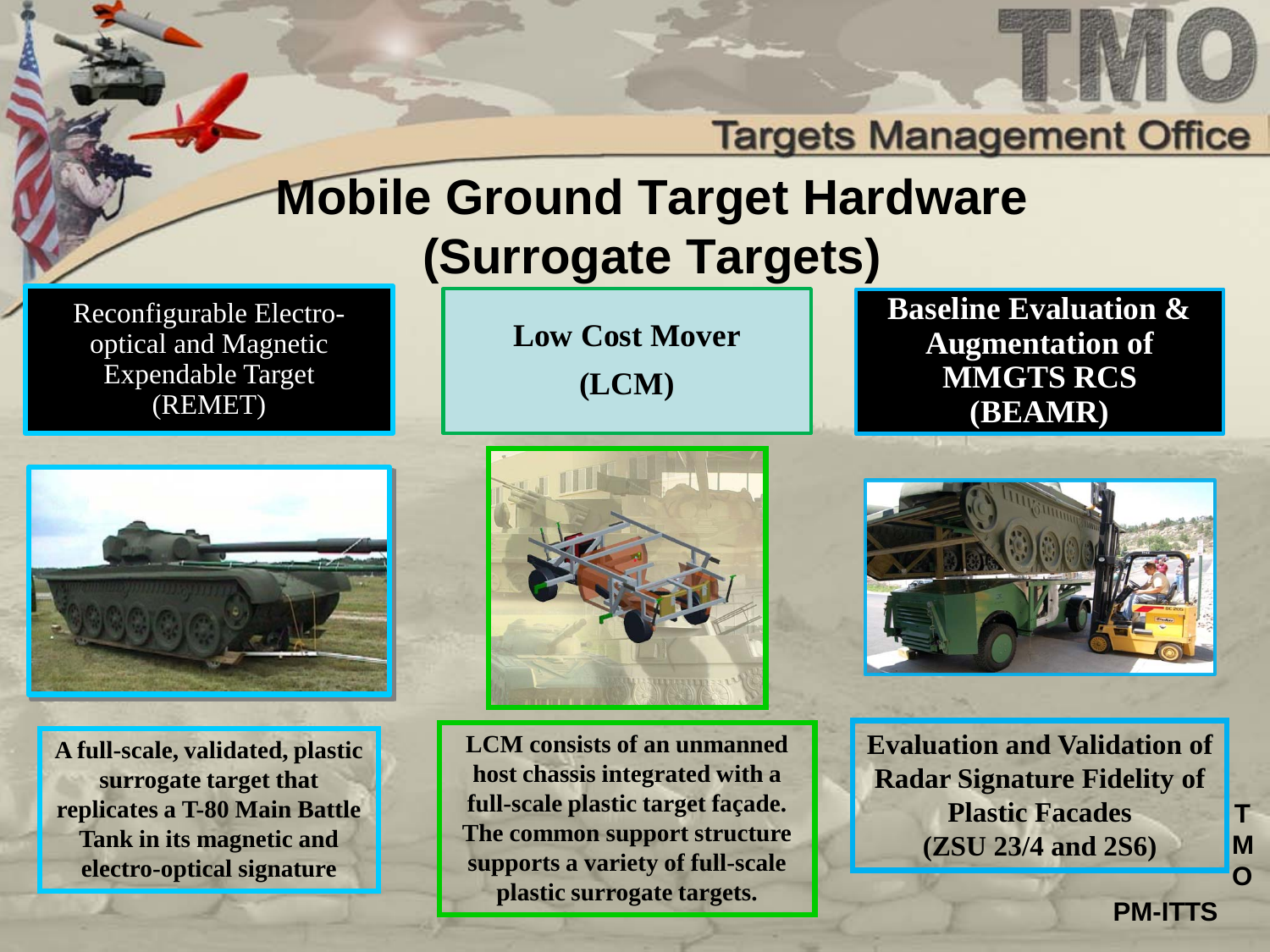

## **Mobile Ground Target Hardware (Surrogate Targets)**

**Metal Target Surrogate Analysis and Validation (MT-SAV)**

**Threat Vehicle Surrogate Target (TVST)**

**Realistic Low Cost Target (RLCT)**



**Validation of Metal Target and Evaluation of Data Collection Processes** 



**A 2 ½ dimensional plastic targets that represent the BMD-2, BMP-2, BTR-70 and BRDM-2 vehicles.**



**Improve IR signature of 2-D and 2 ½-D targets for gunnery ranges**

**PM-ITTS**

**T M O**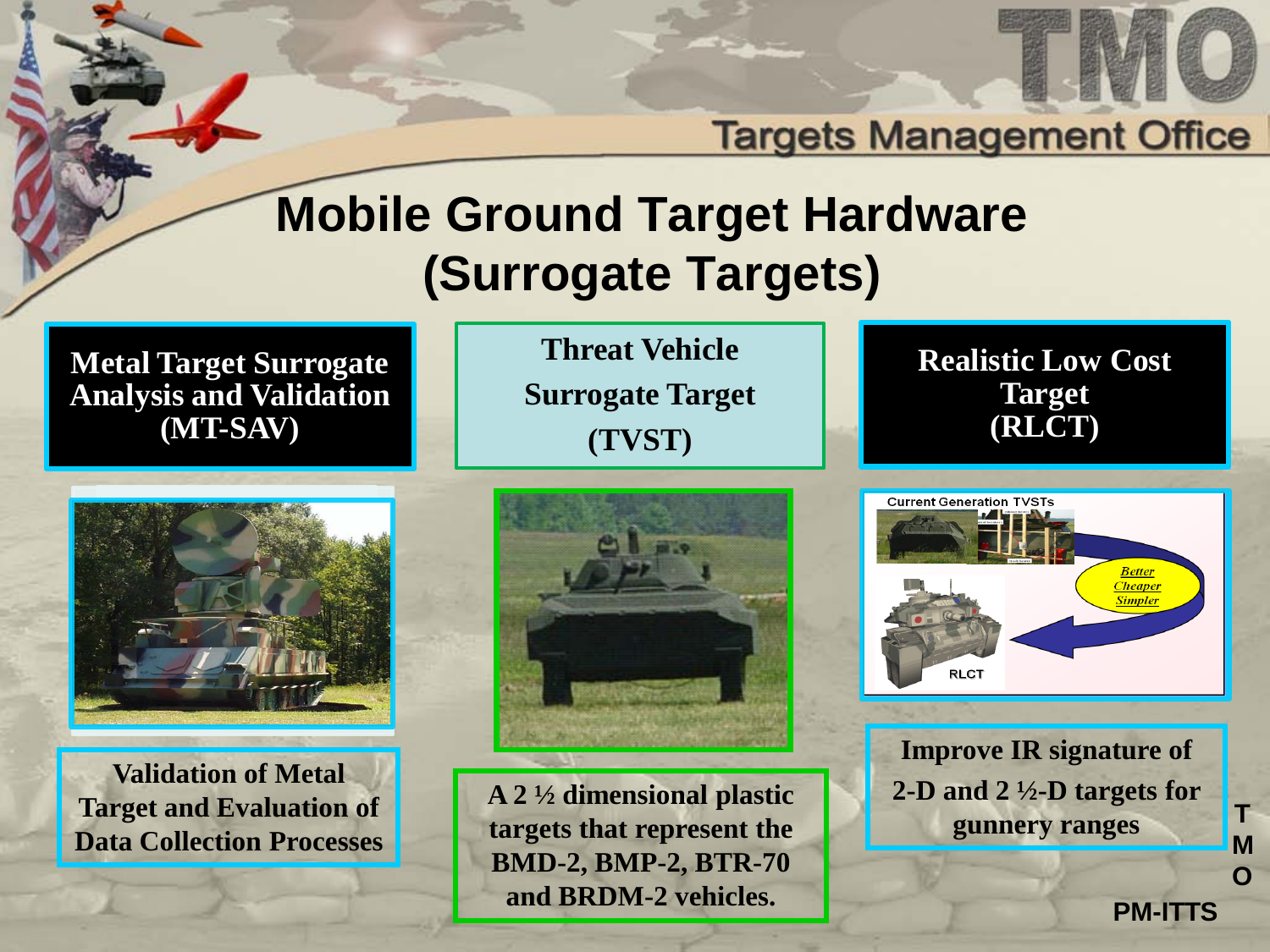

# **Mobile Ground Target Hardware (Technical Vehicles)**



### *STATUS:*

#### Assets Available

- CUCV Truck (27)
- CUCV Blazer (4)
- $\bullet$  HMMVV (6)
- Civilian Trucks (10)
	- Mitsubishi
	- Nissan
	- Toyota

#### Items Available

**T M O**

•9

- 7.62mm
- 12.7 mm
- $\bullet$  ZPU-1
- $\bullet$  ZPU-2
- $\bullet$  ZPU-4
- Netting

- Technical Vehicles are commercial vehicles modified to carry a wide array of weaponry or to be utilized as troop carriers
- These assets operate in a multitude of environments
- Variations are unlimited and can mount or transport almost any crew-served weapon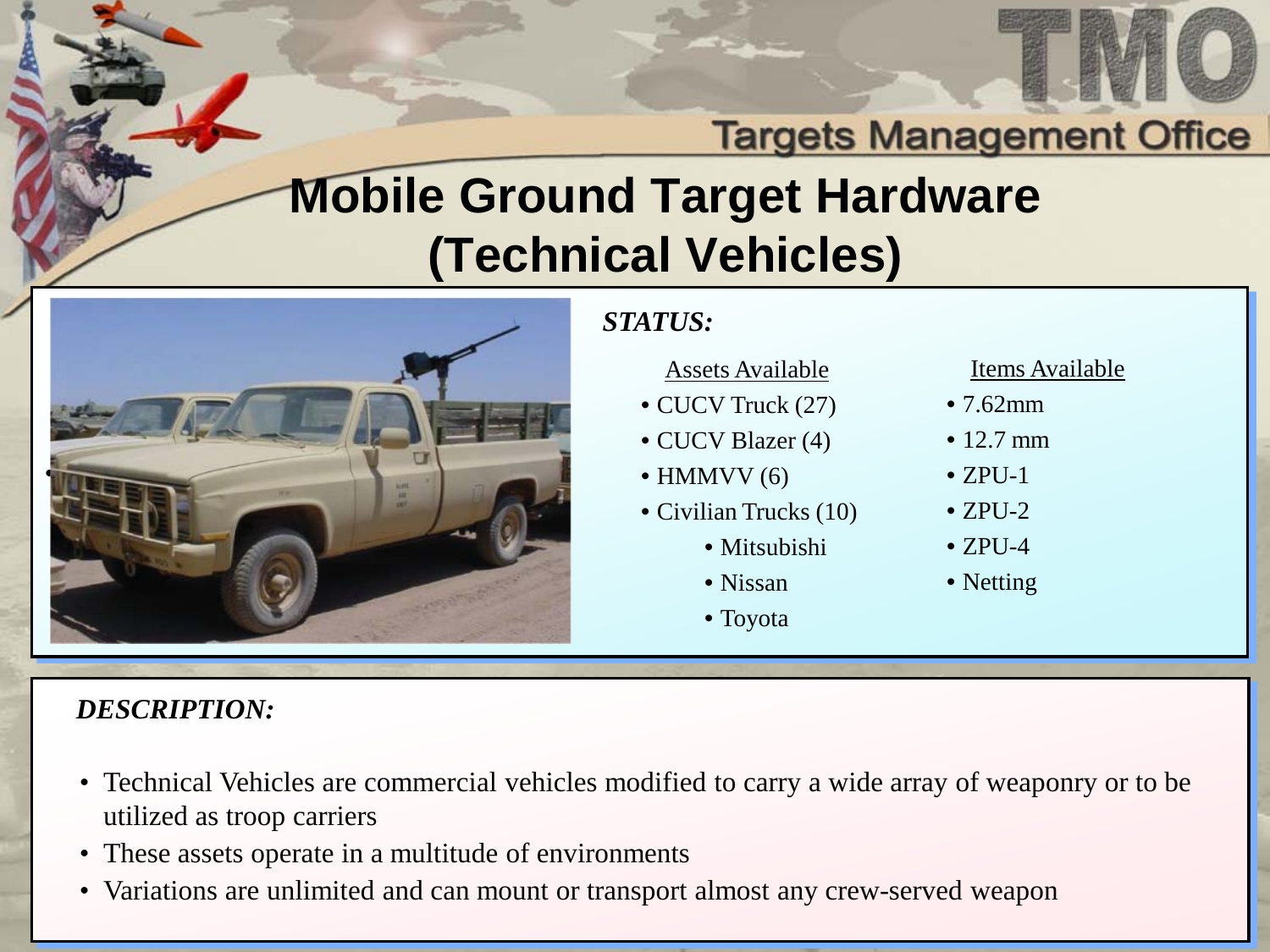

**T M O**

•10

## **Mobile Ground Target Operations**



#### *STATUS:*

- Supported 30 Customer Tests YTD
- Completed Residual Risk Acceptance Inspections at each POC
- Support Requirements Analysis
- Currently Supporting Multiple customers to Include:
	- –Weapon System Developers
	- –Test Ranges
	- Intelligence Centers

- TMO Allocates Assets Provides Targets From Nearest POC To Support Tests
- TMO Initiates Loan Agreement And Funding With User
- POCs Store And Maintain Assets; Maintain Accountability; Cm Control; Provide Daily Scheduling; And Operate Assets For User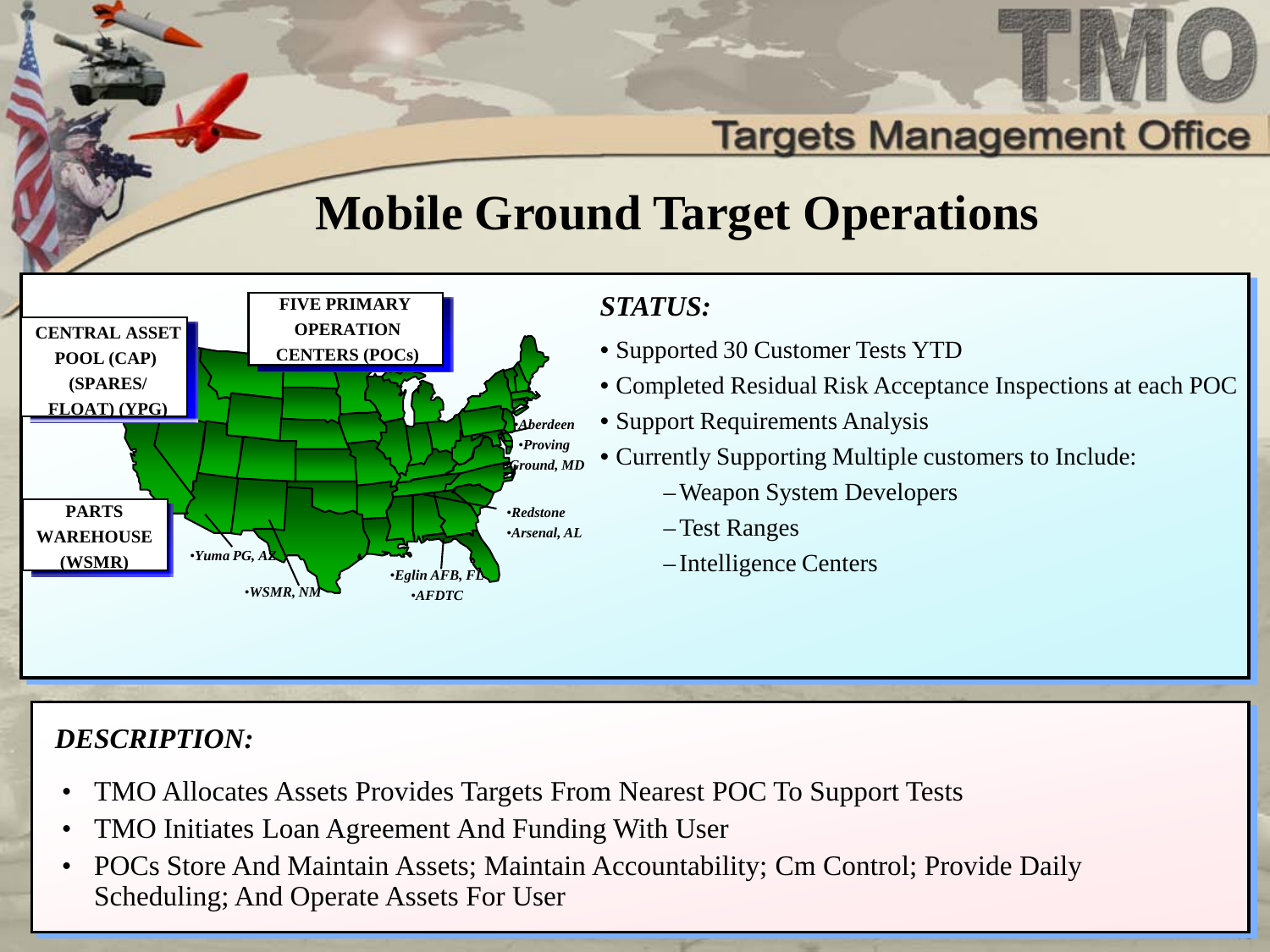

**T M O**

•11

## **Virtual Targets**



#### *STATUS:*

- Delivered 3215 simulation models to 101 simulation developers during FY09
- Validated ZSU 23/4, T-90 Surrogate, BM-21, BTR-70 & T-72M1 radar models
- Validated T-72M1, 2S3, & BTR-70 IR analysis models

- The Virtual Targets project creates Computer Aided Design (CAD) geometry models
- The Targets Generation Laboratory supports transformation of CAD models, model from other sources, or field data into inputs for simulation
- The Targets Generation Laboratory also supports verification and validation of simulation models in accordance with AR 5-11 and DA PAM 73-1
- The Army Model Exchange provides a distribution point for simulation target models to support T&E modeling and simulation requirements